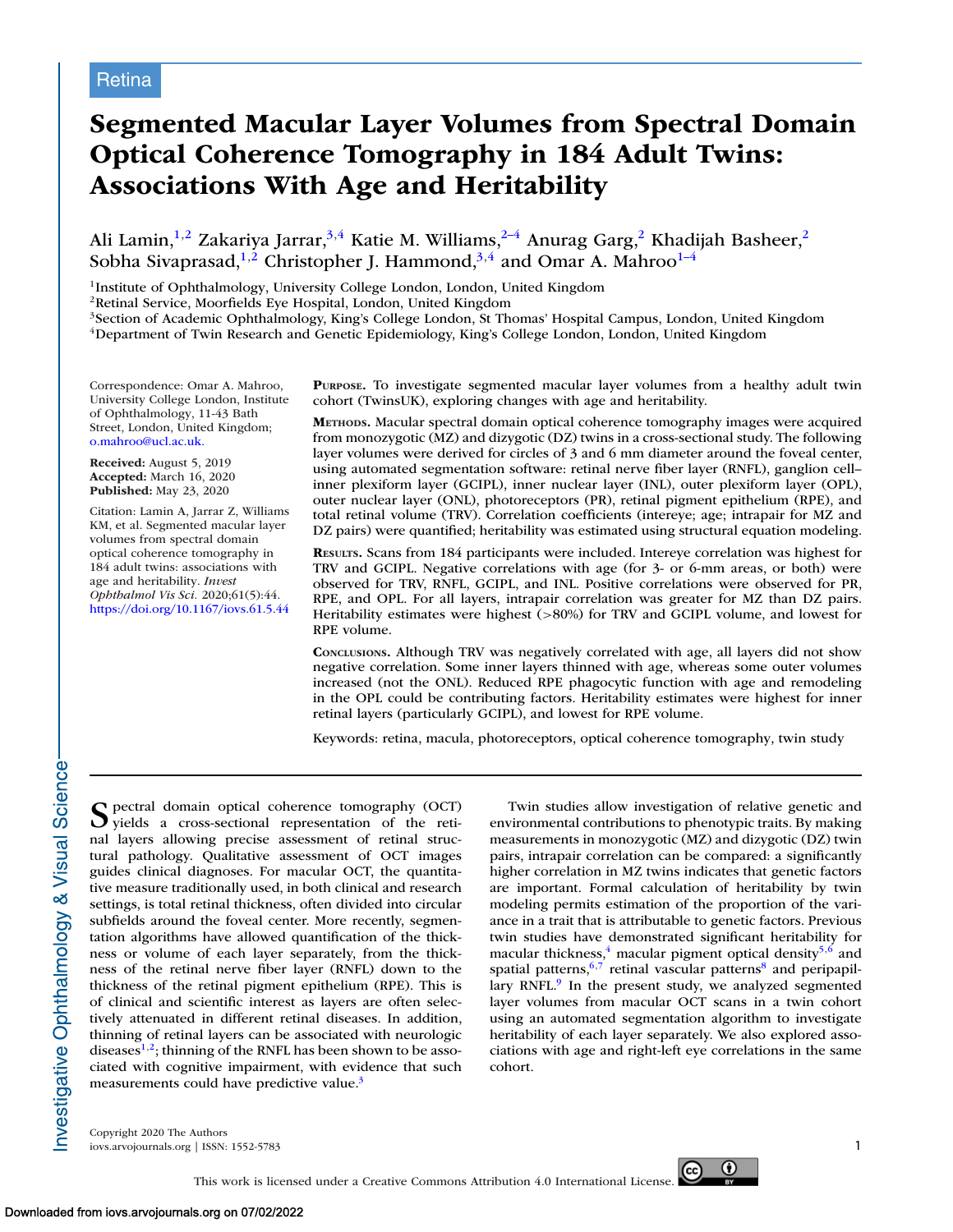## **METHODS**

#### **Participants**

Participants were recruited from the TwinsUK registry based at St. Thomas' Hospital. This is a cohort of largely healthy adult twins, who have volunteered for research studies. $10$ The participants in the present study were taking part in a larger electroretinography study. $11$ 

## **Retinal Imaging and Segmentation**

Macular OCT images were acquired from both eyes using a 6- x 6-mm macular cube scan (3D OCT; Topcon Corporation, Tokyo, Japan). Macular layer volumes were derived for circles of 3 and 6 mm diameter around the foveal center, using automated layer segmentation software (Orion; Voxeleron LLC, San Francisco, California, USA). The following layer volumes were derived: RNFL, ganglion cell–inner plexiform layer (GCIPL), inner nuclear layer (INL), outer plexiform layer (OPL), outer nuclear layer (ONL), photoreceptors (PR), RPE, and total retinal volume (TRV).

## **Calculating Correlations**

Coefficients of intrapair correlation were calculated for MZ and DZ twins. Pearson coefficients were used, with Spearman coefficients also calculated for any parameters found to differ significantly from a normal distribution (Kolmogorov-Smirnov test). Correlations with age were also calculated, as well as coefficients of intereye correlation for each parameter.

#### **Calculating Heritability**

Age-adjusted heritability was estimated formally for each of the layer volumes (averaged between eyes for each participant), using maximum likelihood structural equation twin modeling as described previously, $12$  using the OpenMx package [\(https://openmx.ssri.psu.edu/\)](https://openmx.ssri.psu.edu/) in the R statistical computing environment [\(http://www.r-project.org\)](http://www.r-project.org). The variance of a trait is estimated by some combination of the contributions from three factors: the additive genetic component (A); the shared environment (C) or the nonadditive genetic component (D); and the unique environment (E). Univariant ACE or ADE models were executed with standardized path coefficients and expected variance and covariance matrices. Goodness of fit of the full and reduced ACE and ADE models were compared with the observed data. The most parsimonious model to explain the observed variance was selected using the Akaike information criterion; this was identified as the AE model for most of the phenotypes. Heritability was calculated as the proportion of total variance of the trait (V) resulting from the additive genetic effect (A) in the best-fitting model.

### **Ethical Approval**

Participants gave informed consent. The study had local research ethics committee approval and was conducted in accordance with the tenets of the Declaration of Helsinki.

## **RESULTS**

Macular OCT images from 184 participants (54 MZ pairs; 38 DZ pairs) were included for analysis. In four participants, the image from one eye only was used owing to a poor quality scan in the fellow eye. Mean (SD) age was 62.0 (11.1) years. For MZ pairs, mean (SD) age was 60.1 (11.6) years, and ranged from 32 to 84 years. For DZ pairs, mean (SD) age was 64.8 (10.0) years, and ranged from 36 to 86 years. MZ pairs were slightly younger  $(P = 0.044)$ , and so age-adjusted heritability estimates were generated. The majority of twins were women (all of the DZ pairs, and 93% of the MZ pairs), reflecting the demographics of the TwinsUK cohort.

The majority of participants (>90%) were not known to have a retinal disorder. Fourteen participants (7.6%) had a history of one of the following conditions that could affect retinal layer volumes: age-related macular degeneration (1.6%), glaucoma (1.6%), glaucoma suspect/ocular hypertension (1.6%), previous retinal detachment (1.1%), vitreomacular traction (0.5%), and unspecified retinal problems (1.1%). In addition, three participants had unilateral amblyopia (1.6%), and five had diabetes (2.7%), but no detectable diabetic maculopathy.

#### **Mean Values and Correlations with Age**

[Table 1](#page-2-0) shows means and standard deviations for the various layer volumes for the whole cohort. None of the parameters were found to differ significantly from a normal distribution, with the exception of RPE volume. Correlations with age are also given in [Table 1.](#page-2-0) Here parameters from both twins were averaged for each pair, so that each pair contributed only once. Significant negative correlations with age were observed for TRV (for 3- and 6-mm circles), RNFL (6-mm circle), GCIPL (3 and 6 mm circles), and INL (3 mm).

Significant positive correlations with age were observed for PR (for 3- and 6-mm circles), RPE (3 and 6 mm circles), and OPL (6-mm circle). The age correlations were moderately strong (magnitude  $>0.4$ ) for GCIPL (for 3 and 6 mm circles) and for PR (6-mm circle). These parameters are plotted against age in [Figure 1.](#page-2-0) Using a simple linear fit, GCIPL volume declined by  $0.022 \text{ mm}^3$  (3-mm circle) and  $0.067 \text{ mm}^3$ (6 mm) per decade. PR volume (6-mm circle) increased by  $0.033$  mm<sup>3</sup> per decade.

## **Intereye Correlations**

The final column of [Table 1](#page-2-0) gives the intereye correlation coefficient for each parameter. All intereye correlations were highly significant ( $P < 1x10^{-8}$ ). Correlations were highest (>0.8) for TRV and GCIPL (both for the 6-mm circle); all segmented layer volumes showed a higher correlation for the 6-mm circle compared with the 3-mm circle.

# **Correlations in MZ and DZ Twins and Estimates of Heritability**

[Table 2](#page-3-0) gives coefficients of intrapair correlation for MZ and DZ twins. The majority were statistically significant, and all were stronger in MZ than DZ twins, consistent with significant heritability. Age-adjusted heritability estimates are also given in [Table 2.](#page-3-0) The majority of parameters appeared to fit best with the AE model. TRV showed high heritability for both the 3- and 6-mm circles (point estimates of 83.0 and 87.5%, respectively). Of the segmented layer volumes, heri-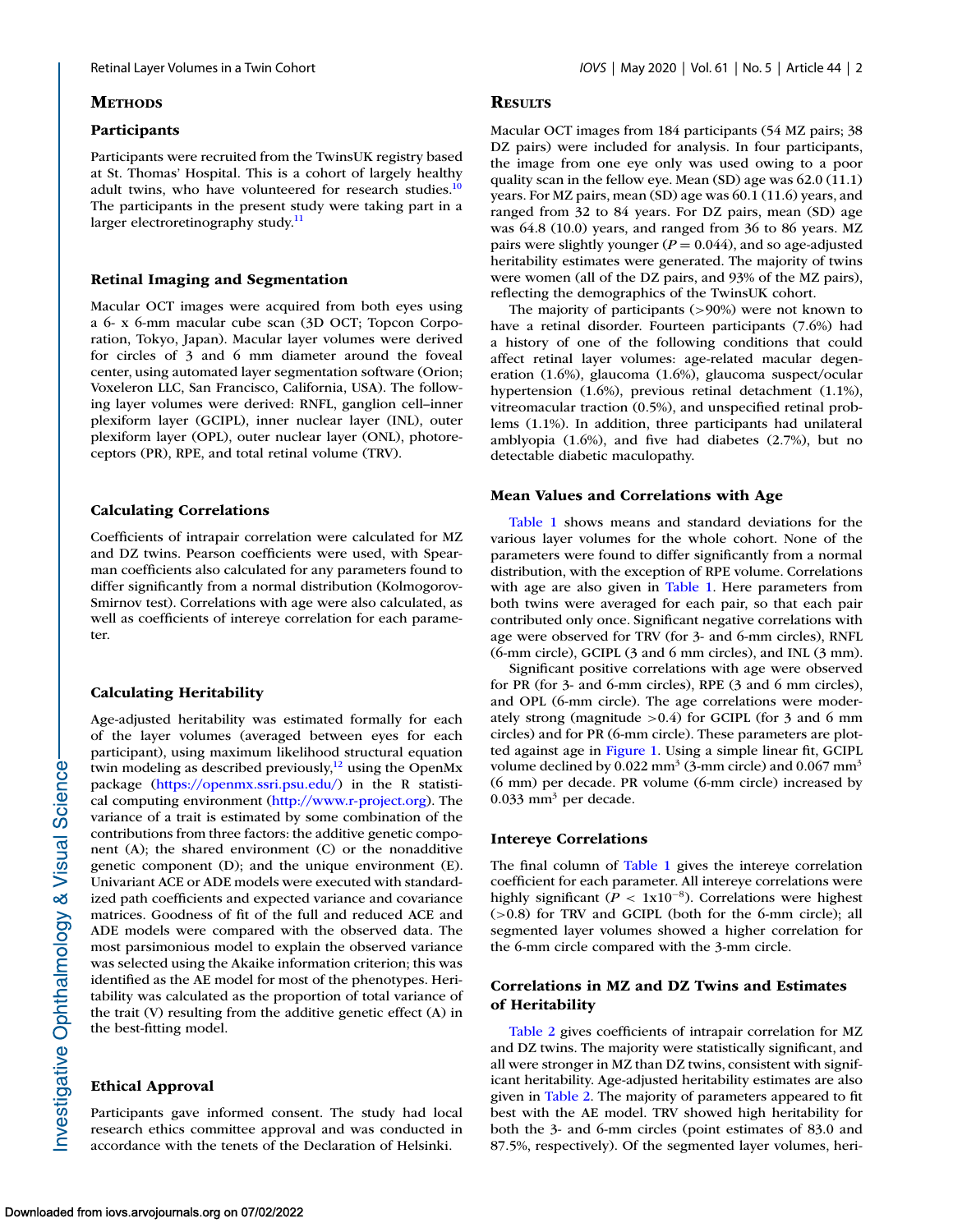<span id="page-2-0"></span>

|  |  |  |  |  | TABLE 1. Segmented Layer Volumes, Correlations with Age, and Correlations Between Eyes |  |  |  |
|--|--|--|--|--|----------------------------------------------------------------------------------------|--|--|--|
|--|--|--|--|--|----------------------------------------------------------------------------------------|--|--|--|

|                                |                  |                                       | <b>Correlation with Age</b> |                       |                                            |  |
|--------------------------------|------------------|---------------------------------------|-----------------------------|-----------------------|--------------------------------------------|--|
| <b>Circle</b><br>Diameter (mm) | <b>Parameter</b> | Mean (SD)<br>Value (mm <sup>3</sup> ) | Correlation<br>Coefficient  | P Value               | <b>Intereye Correlation</b><br>Coefficient |  |
| 3                              | <b>TRV</b>       | 2.178 (0.098)                         | $-0.270*$                   | 0.009                 | $0.768*$                                   |  |
|                                | <b>RNFL</b>      | 0.209(0.019)                          | $-0.077$                    | 0.464                 | $0.565*$                                   |  |
|                                | <b>GCIPL</b>     | 0.548(0.053)                          | $-0.499*$                   | $4.21 \times 10^{-7}$ | 0.748*                                     |  |
|                                | <b>INL</b>       | 0.289(0.026)                          | $-0.353*$                   | 5.52 x $10^{-4}$      | $0.633*$                                   |  |
|                                | OPL              | 0.195(0.029)                          | 0.194                       | 0.064                 | $0.417*$                                   |  |
|                                | <b>ONL</b>       | 0.625(0.048)                          | $-0.126$                    | 0.231                 | $0.634*$                                   |  |
|                                | <b>PR</b>        | 0.314(0.032)                          | $0.364*$                    | $3.56 \times 10^{-4}$ | $0.433*$                                   |  |
|                                | <b>RPE</b>       | 0.041(0.070)                          | $0.245*(0.231*)$            | 0.018(0.025)          | $0.469*(0.681*)$                           |  |
| 6                              | <b>TRV</b>       | 8.331 (0.371)                         | $-0.335*$                   | 0.001                 | $0.863*$                                   |  |
|                                | <b>RNFL</b>      | 1.158(0.127)                          | $-0.535*$                   | $4.01 \times 10^{-8}$ | $0.754*$                                   |  |
|                                | <b>GCIPL</b>     | 1.967(0.168)                          | $-0.483*$                   | $1.07 \times 10^{-6}$ | $0.835*$                                   |  |
|                                | <b>INL</b>       | 1.001(0.084)                          | $-0.157$                    | 0.134                 | $0.748*$                                   |  |
|                                | OPL              | 0.688(0.077)                          | $0.245*$                    | 0.018                 | $0.428*$                                   |  |
|                                | <b>ONL</b>       | 2.252(0.130)                          | $-0.163$                    | 0.119                 | $0.774*$                                   |  |
|                                | PR               | 1.266(0.099)                          | $0.424*$                    | $2.50 \times 10^{-5}$ | $0.508*$                                   |  |
|                                | <b>RPE</b>       | 0.144(0.176)                          | $0.260*(0.263))$            | 0.012(0.011)          | $0.537*(0.673))$                           |  |

Mean (SD) values are given for the whole cohort  $(n = 184)$ . Correlations with age are given (with parameters from both twins averaged within each twin pair). Intereye correlations are given for the cohort. All intereye correlations were highly significant ( $P < 1 \times 10^{-8}$ ). All are Pearson correlation coefficients, but for RPE parameters, Spearman coefficients are also given in parentheses as these parameters deviated from a normal distribution. \*Denotes significance (*P* < 0.05).



**FIGURE 1.** Selected layer volumes plotted as function of age. Points average both twins from each pair. *Dashed lines* show linear fits. (**A**) GCIPL volume in 3-mm diameter central circle. Linear fit declines by 0.022 mm3 per decade. (**B**) GCIPL volume in 6-mm diameter circle. Linear fit declines by 0.067 mm3 per decade. (**C**) PR volume in 6-mm diameter circle. Linear fit increases by 0.033 mm<sup>3</sup> per decade.

tability appeared highest for GCIPL (point estimates of 83.7 and 85.8% for the 3- and 6-mm circles, respectively), and lowest for RPE volumes (confidence intervals overlapping zero). [Figure 2](#page-3-0) plots TRV and GCIPL volumes (for the 6 mm circles) for twin pairs, illustrating the tighter correlation observed in MZ pairs for these parameters. [Figure 3](#page-4-0) plots MZ and DZ correlation coefficients for all parameters.

## **DISCUSSION**

This study analyzed segmented retinal layer volumes from spectral domain macular OCT scans obtained from 184 twin participants. Means (and SD) were derived for each layer for circular regions of 3 and 6 mm in diameter around the foveal center. TRV, and volumes of inner retinal layers (nerve fiber layer, GCIPL, INL) decreased with age; increasing volume with age was observed for PR, RPE, and OPLs. Intereye correlations were all significant and were highest for TRV and GCIPL volume. Intrapair correlation was greater in all cases for MZ pairs than DZ pairs, and heritability estimates were highest (point estimates >80%) for TRV and GCIPL volume, and lowest for RPE volume.

Reduction in retinal thickness (and nerve fiber layer thinning) with increasing age is well established.<sup>13</sup> Recently, analysis from the UK Biobank study, confirmed a reduction in macular thickness with increasing age (in fields other than the central 1-mm subfield) from the scans of over 32,000 participants.<sup>14</sup> The finding in the present study of increasing volume with age in some outer retinal layers (OPL, PR, and RPE) is interesting. The UK Biobank study revealed RPE thinning with age (among those aged older than  $45$  years),  $15$ and it is possible that differences in segmentation methods or population demographics might explain why increase in volume with age was apparent in the present study. The age range for the UK Biobank study was 40 to 69 years, whereas the present study had both younger and older individuals. A positive correlation between foveal RPE thickness and age has been reported by other authors,  $16,17$  and a further study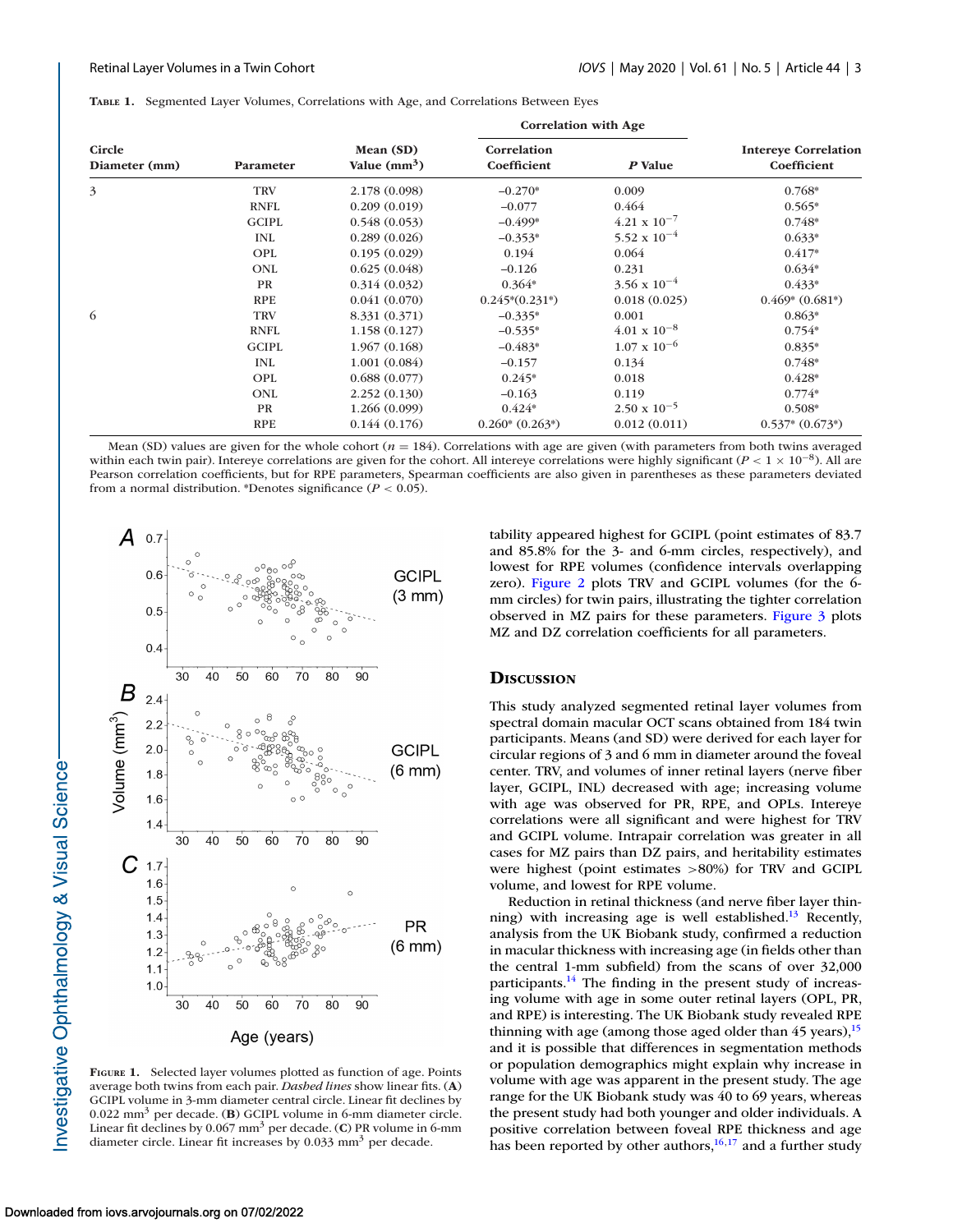|                         |              |                 | <b>MZ</b> Pairs              | <b>DZ</b> Pairs |                       |                                                   |  |  |
|-------------------------|--------------|-----------------|------------------------------|-----------------|-----------------------|---------------------------------------------------|--|--|
| Circle<br>Diameter (mm) | Parameter    | Coefficient     | P Value                      | Coefficient     | P Value               | <b>Heritability (%)Point</b><br>Estimate (95% CI) |  |  |
| 3                       | <b>TRV</b>   | $0.848*$        | $6.16 \times 10^{-16}$       | $0.466*$        | 0.003                 | 83.0 (73.9–88.7)                                  |  |  |
|                         | <b>RNFL</b>  | $0.440*$        | $8.61$ $\times$ $10^{-4}$    | 0.234           | 0.158                 | $42.9(20.5-60.6)$                                 |  |  |
|                         | <b>GCIPL</b> | $0.875*$        | $4.84\,\times\,10^{-18}$     | $0.357*$        | 0.027                 | 83.7 (74.0-89.6)                                  |  |  |
|                         | <b>INL</b>   | $0.707*$        | $2.31 \times 10^{-9}$        | $0.668*$        | $4.53 \times 10^{-6}$ | $70.0 (56.2 - 80.0)$                              |  |  |
|                         | OPL          | $0.508*$        | $8.80 \times 10^{-5}$        | $0.325*$        | 0.047                 | $50.2(28.9 - 66.2)$                               |  |  |
|                         | ONL          | $0.522*$        | $5.20 \times 10^{-5}$        | $0.508*$        | 0.001                 | 55.6 (37.2–69.3)                                  |  |  |
|                         | PR           | $0.525*$        | $4.65 \times 10^{-5}$        | $0.474*$        | 0.003                 | $42.9(22.9-59.1)$                                 |  |  |
|                         | <b>RPE</b>   | $0.206(0.664*)$ | $0.136(4.36\times10^{-8})$   | $0.104(0.344*)$ | 0.533(0.034)          | $15.4^{\circ}$ (<0.1-49.0)                        |  |  |
| 6                       | <b>TRV</b>   | 0.899*          | $2.85 \times 10^{-20}$       | $0.576*$        | $1.53 \times 10^{-4}$ | 87.5 (80.7–91.8)                                  |  |  |
|                         | <b>RNFL</b>  | $0.806*$        | $2.04\times10^{-13}$         | $0.481*$        | 0.002                 | 71.3 (57.4–80.8)                                  |  |  |
|                         | <b>GCIPL</b> | 0.890*          | $2.20 \times 10^{-19}$       | $0.401*$        | 0.013                 | 85.8 (77.4–91.0)                                  |  |  |
|                         | <b>INL</b>   | $0.708*$        | $2.18 \times 10^{-9}$        | $0.574*$        | $1.66 \times 10^{-4}$ | $71.4$ † (58.2–80.5)                              |  |  |
|                         | <b>OPL</b>   | $0.434*$        | 0.001                        | $0.238*$        | 0.150                 | 38.3 (15.5–56.9)                                  |  |  |
|                         | ONL          | $0.686*$        | $1.02 \times 10^{-8}$        | $0.568*$        | $2.02 \times 10^{-4}$ | 69.0† (54.7–78.9)                                 |  |  |
|                         | PR           | $0.649*$        | $1.08 \times 10^{-7}$        | $0.397*$        | 0.014                 | 55.4 (35.4-70.1)                                  |  |  |
|                         | <b>RPE</b>   | $0.213(0.651*)$ | $0.122(1.01 \times 10^{-7})$ | 0.165(0.307)    | 0.323(0.061)          | $16.3 \left( <0.1 - 37.0 \right)$                 |  |  |

<span id="page-3-0"></span>

|  |  |  |  |  |  |  |  | TABLE 2. MZ and DZ Coefficients of Intrapair Correlation for Segmented Layer Volumes and Age-Adjusted Estimates of Heritability |  |  |  |
|--|--|--|--|--|--|--|--|---------------------------------------------------------------------------------------------------------------------------------|--|--|--|
|--|--|--|--|--|--|--|--|---------------------------------------------------------------------------------------------------------------------------------|--|--|--|

All are Pearson correlation coefficients; for RPE parameters, Spearman coefficients are also given in parentheses as these parameters deviated from a normal distribution. \*Denotes significance (*P* < 0.05). Heritability estimates are from the AE model, which provided the best fit for most parameters. †Denotes the following parameters, which showed a marginally better fit with other models: for INL at 6 mm, ACE model generated a heritability estimate of 12.3% (<0.1%–58.0%); for ONL at 6 mm, ACE model generated an estimate of 22.6%  $(<0.1\%$ -73.6%); for RPE at 3 mm, E appeared the best fitting model.

reported, consistent with our findings, a thickening of RPE with age in pericentral and peripheral macular rings.<sup>18</sup>

Increase in PR outer segment volume has been shown in a study of  $68$  normal eyes,<sup>19</sup> agreeing with the results of the present study. OPL thickening with age has also been reported in a study of 297 healthy eyes.<sup>20</sup> Interestingly, the same study reported PR layer thinning with age. It is possible that methodologic differences explain the disagree-



**FIGURE 2.** Selected layer volumes plotted for twin pairs (twin 2 is plotted against twin 1). Left-hand panels are for MZ pairs; right-hand panels show DZ pairs. (**A** and **B**) Points plot TRV for the 6-mm diameter circle. (**C** and **D**) GCIPL volume for the 6-mm diameter circle.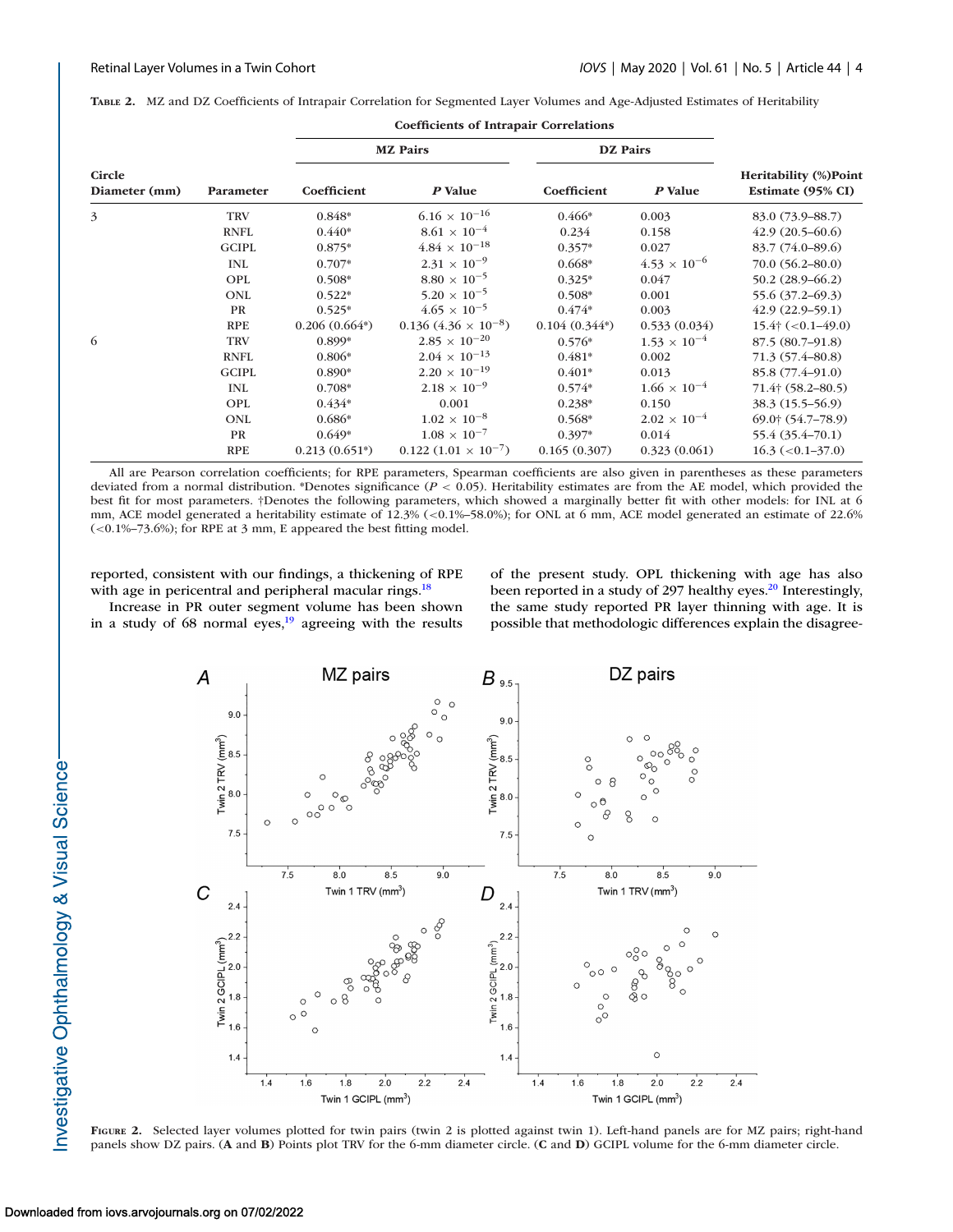<span id="page-4-0"></span>

**FIGURE 3.** (**A** and **B**) Coefficients for intrapair correlation for MZ and DZ pairs for segmented layer volumes. For RPE, Spearman coefficients are plotted as these volumes deviated from a normal distribution; Pearson coefficients are plotted for all other layers.

ment with the present study—that study used the Heidelberg Spectralis OCT device (Heidelberg Engineering, Heidelberg, Germany); thickness measurements vary between devices,<sup>2</sup> and segmentation may also differ.<sup>22</sup> Increasing OPL layer thickness with age, as found in the present study, was also recently reported in an OCT study of macaque eyes (Renner L, et al. *IOVS* 2019;60:ARVO E-Abstract 202), and OPL remodeling in aged vervet monkeys has been reported from a histological study (Garneau J, et al. *IOVS* 2019;60:ARVO E-Abstract 3102).

As the RPE ages, function, including phagocytosis of PR outer segments, may decline, which might explain an increase in PR layer volume with age. The OPL volume increase might represent remodeling or might also be a consequence of mechanical factors, including expansion as neighboring cellular layers might reduce in volume with age. It is possible that an increase in extracellular space owing to reduction in cellular volume might be contributory.

Our study demonstrated significant heritability of the majority of segmented layer volumes, with point estimates suggesting that 87.5% and 85.8% of the variance in TRV and in GCIPL volume, respectively, could be explained by genetic factors (for the 6-mm diameter central area). Outer retinal layer volumes (especially RPE) appeared to show lower heritability. This could represent a greater influence of, or vulnerability to, environmental factors. It could also relate to greater accuracy in quantification of the inner layers. If outer layer segmentation is less reliable, and more prone to measurement error, then this will manifest as a unique environmental factor, and act to reduce the estimated heritability. Intereye correlation (which can, with limitations, act

as a surrogate for repeatability given that both eyes of a healthy individual are highly correlated) was lower for the outer retinal layers, consistent with this notion.

Limitations of the present study include its cross-sectional nature, which make conclusions regarding effects of age not definitive; a longitudinal study with sufficient numbers would be needed to accurately assess change with age. The conclusions are dependent on the accuracy of the segmentation algorithm, and it is possible that different methods might yield differing findings. Segmentation errors are more frequent in the setting of disorders leading to disruption of retinal layer boundaries; as the overwhelming majority of participants had no retinal pathology, the proportion of segmentation errors is likely to be low. Repeatability of intraretinal layer thicknesses has been shown in a previous study to be high with the segmentation software used (although that study did not evaluate RPE thickness measurements). $^{23}$  However, there has been no formal repeatability study for use of this segmentation software with the Topcon OCT device used in the present study. Nevertheless, the finding of strong interocular correlation for most layers in the present study suggests that, for these layers, the segmentation is likely to have a significant level of reproducibility.

No adjustments were made for axial length or refraction. Differing axial lengths between participants would mean that the actual sizes of the nominal "3-mm" or "6-mm" circular areas would differ. Thus the findings of the present study are better taken as exploring heritability and correlations for layer volumes corresponding to the equivalent angle in degrees rather than lateral extent in millimeters.

A larger sample size would add power and help narrow the confidence intervals of the heritability estimates and establish whether those correlations with age that did not achieve significance in the present study might still represent true correlations. For example, ONL volume for the 6-mm circle appeared to correlate weakly and negatively with age, but this did not achieve significance (correlation coefficient  $-0.16$ ,  $P = 0.12$ ). If this were a true correlation of this magnitude, then a sample size of 150 independent observations (unrelated individuals) would be estimated to be required to achieve significance (two-tailed  $P < 0.05$ ). Finally, the TwinsUK cohort was largely women and of European descent, thus potentially limiting generalizability to other demographics.

#### **CONCLUSIONS**

In summary, our cross-sectional study found that TRV and a number of inner retinal layer volumes were smaller in older participants, whereas some outer volumes appeared to increase with age. Intrapair correlations were greater in MZ than DZ pairs for all layers. Estimated heritability was highest (>80%) for TRV and for GCIPL volumes.

#### *Acknowledgments*

Supported by Wellcome Trust (Grant 206619/Z/17/Z; OAM); Fight for Sight UK (Grant 1409/10; OAM, CJH); Medical Research Council (KMW); National Institute of Health Research Biomedical Centre for Ophthalmology at Moorfields Eye Hospital and the University College London Institute of Ophthalmology, London, United Kingdom (OAM). TwinsUK receives funding from the Wellcome Trust and the National Institute for Health Research BioResource Clinical Research Facility and Biomedical Research Centre based at Guy's and St. Thomas' National Health